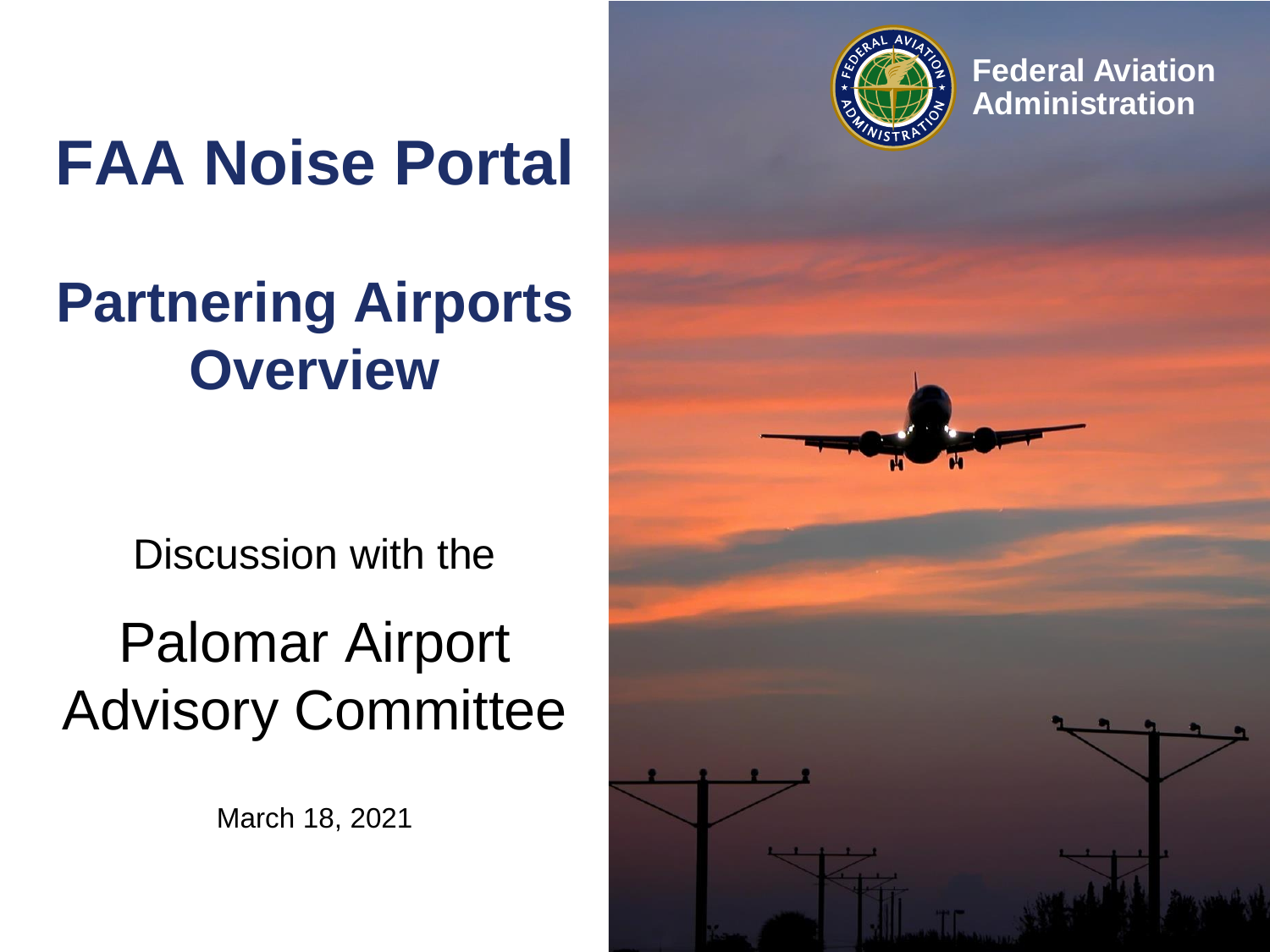### **Noise Portal – Purpose and Goals**

**Purpose:** *to identify how the FAA can more efficiently and effectively respond to and address noise complaints in a clear, consistent and repeatable manner that is responsive to the public and applies the best use of FAA resources.*



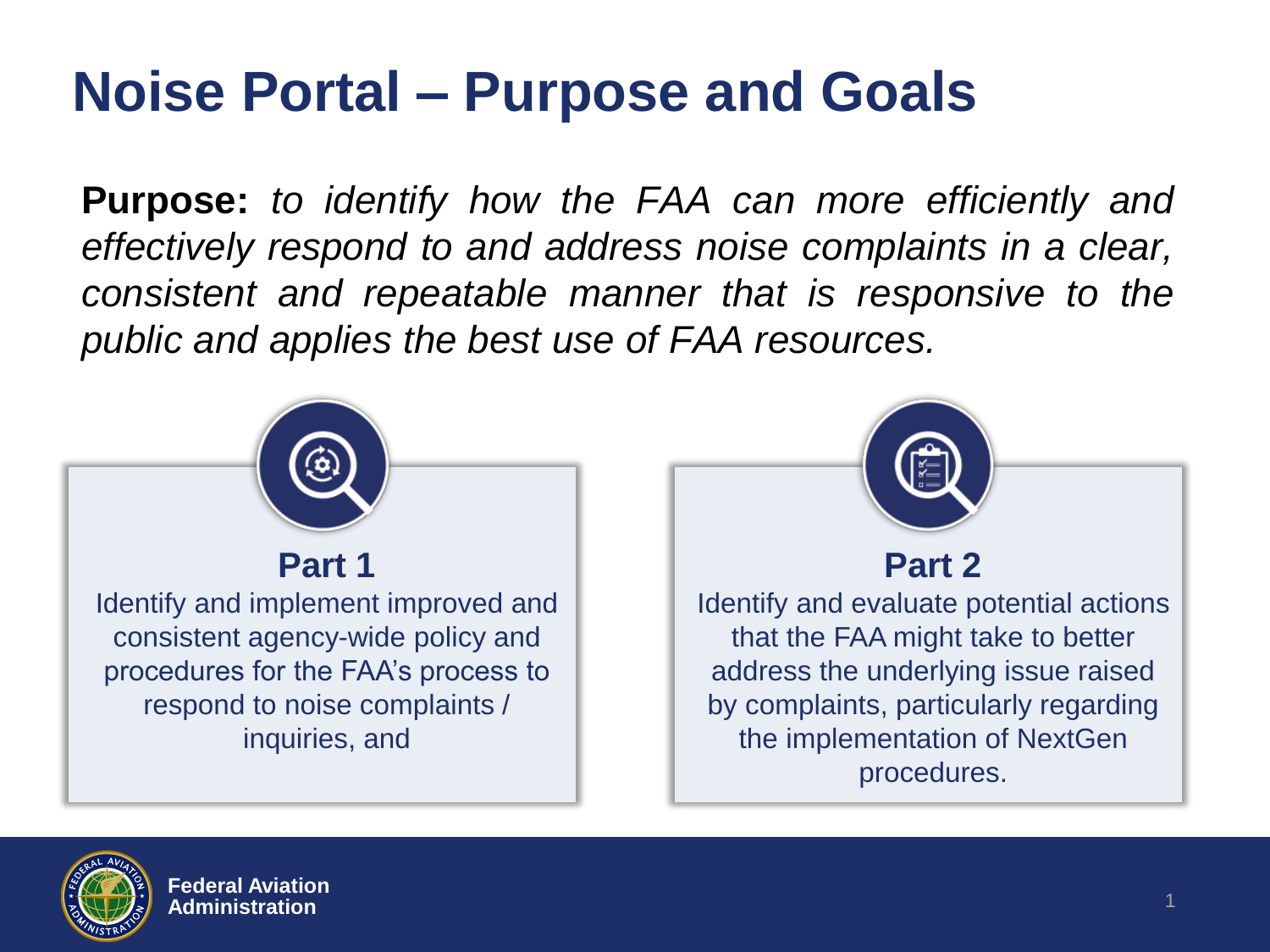### **Noise Portal Process (FAA Roles & Responsibilities)**



#### **FAA Office of the Environment and Energy**

Responsible for establishing and maintaining FAA's noise complaint process, the Noise Complaint/Inquiry Database and Tracking System (Noise Portal), and national aircraft noise website



#### **FAA Regional Administrator Offices**

Act as the single data collection and coordination point at the regional level for public noise complaints/inquiries and establish and maintain regional aircraft noise websites



#### **FAA Noise Ombudsman**

Addresses unresolved complaints at the Regional Administrator level **Regional Administrator Offices and Noise Ombudsman** 

**Coordinate** responses to the public with the relevant FAA Lines of Businesses and Staff Offices



#### **FAA Community Engagement Officer**

Key team members for planning, implementing and managing community engagement related to aviation noise issues in their assigned areas

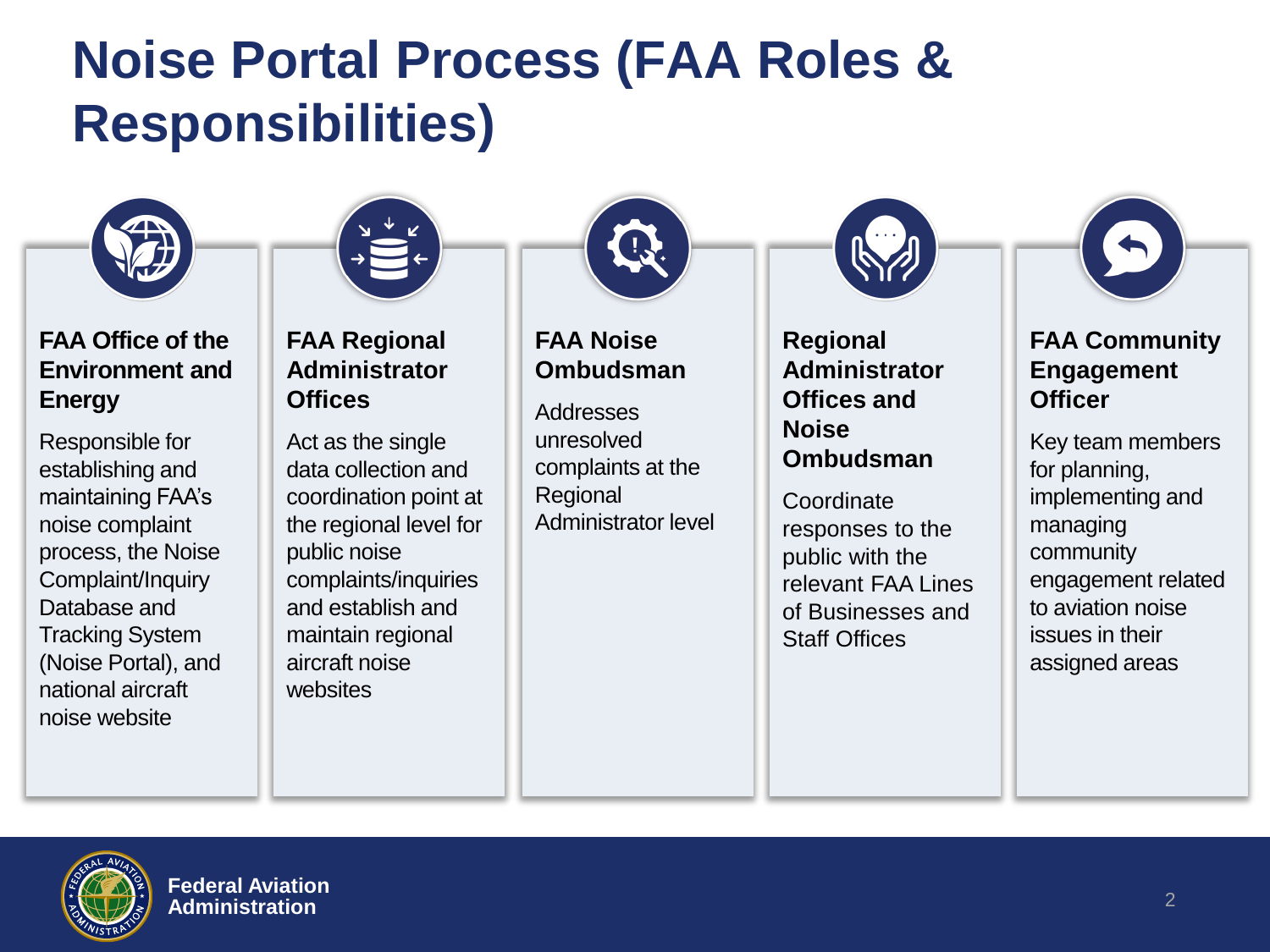### **FAA Noise Portal Process (Public)**



**1) Public reviews aircraft noise related information on FAA Regional Aircraft Noise Website**

2) **Public submits noise complaint/ inquiry through FAA Aircraft Noise Complaint/ Inquiry System**

3) **FAA Regional Administrator's Office receives incoming complaint/ inquiry and coordinates response with responsible FAA staff office**

Information from incoming complaints is stored in an FAA database, and is updated automatically via the FAA Noise Portal entries. The FAA Noise Ombudsman addresses unresolved complaints at the regional level through the Noise Portal by reaching out to the FAA staff offices as needed.

> 4) **Regional Administrator Office responds to public through the FAA Noise Portal**



**5) Regional Administrator Office addresses FAA related issues and may direct the public to the airport sponsor for airport related issues**



**Federal Aviation Administration**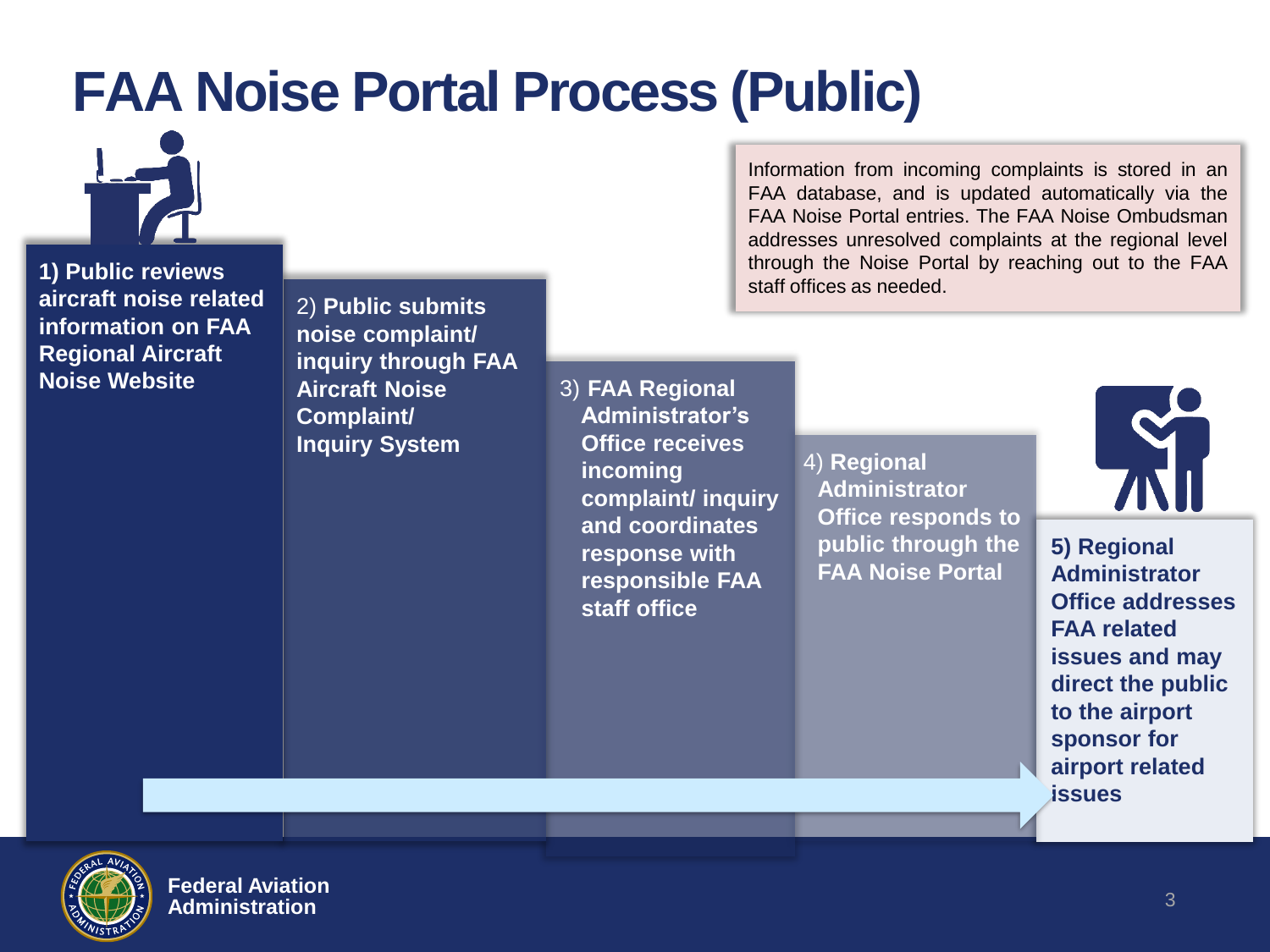# **Why FAA is Partnering with Airports**

- **1. Minimize duplication of efforts**
- **2. Avoid contradictory, inconsistent messaging**
- **3. Set up channels for communication and information sharing**
- **4. Strengthen relationships**



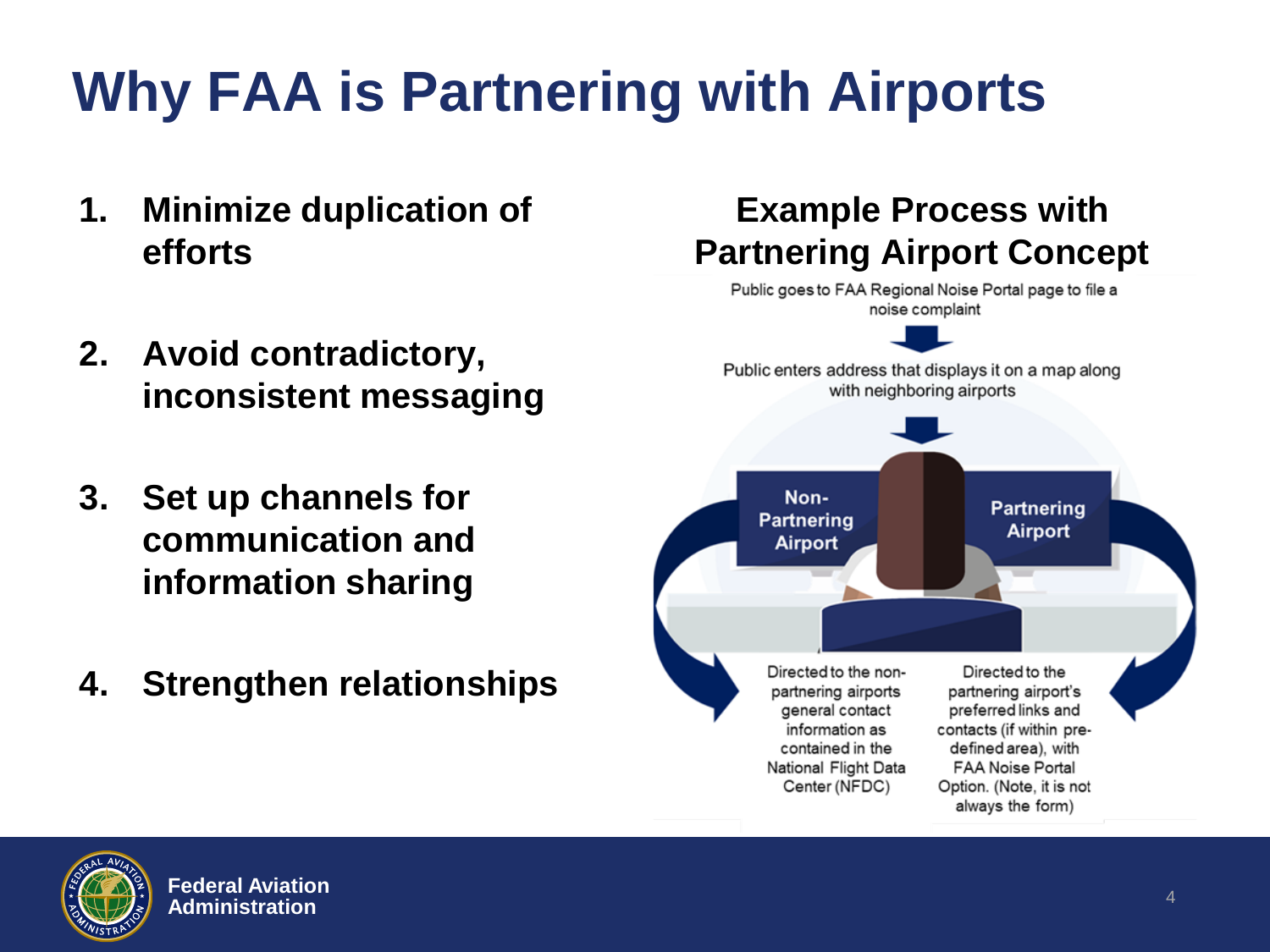### **FAA Policy on Addressing Aircraft Noise Complaints / Inquiries from the Public**

**Introduction: Addressing** aircraft related noise is a shared responsibility among the FAA, airport sponsors, airlines, state and local government, and communities.

**Policy: FAA seeks to efficiently** and effectively respond to and address FAA related aircraft noise complaints and inquiries from the public in a clear, consistent, and repeatable manner that is responsive and applies the best use of FAA resources.

#### **Highlights from the FAA policy include:**

- Establishing and utilizing the FAA website to provide the public with up-to-date information regarding on-going projects including FAQs, public meetings and educational information on FAA noise and policy issues.
- Identifying specific information the public must include for the FAA to fully address the complaints/inquiry.
- Utilizing the FAA Noise Portal for consistent reporting and tracking of noise complaints and inquiries.
- Accepting and registering noise complaints and inquiries with the necessary information submitted through the FAA Noise Portal, by postal mail, or by voice message.
- Not accepting noise complaints or inquiries from third party automated applications or devices.
- Not responding to the same general complaint or inquiry from the same individual more than once.
- Coordinating with partnering airport sponsors to share applicable noise complaint/inquiry data.
- Providing timely responses to aircraft noise and inquiries.
- Focusing on the content of the noise complaints/inquiries FAA receives not the volume